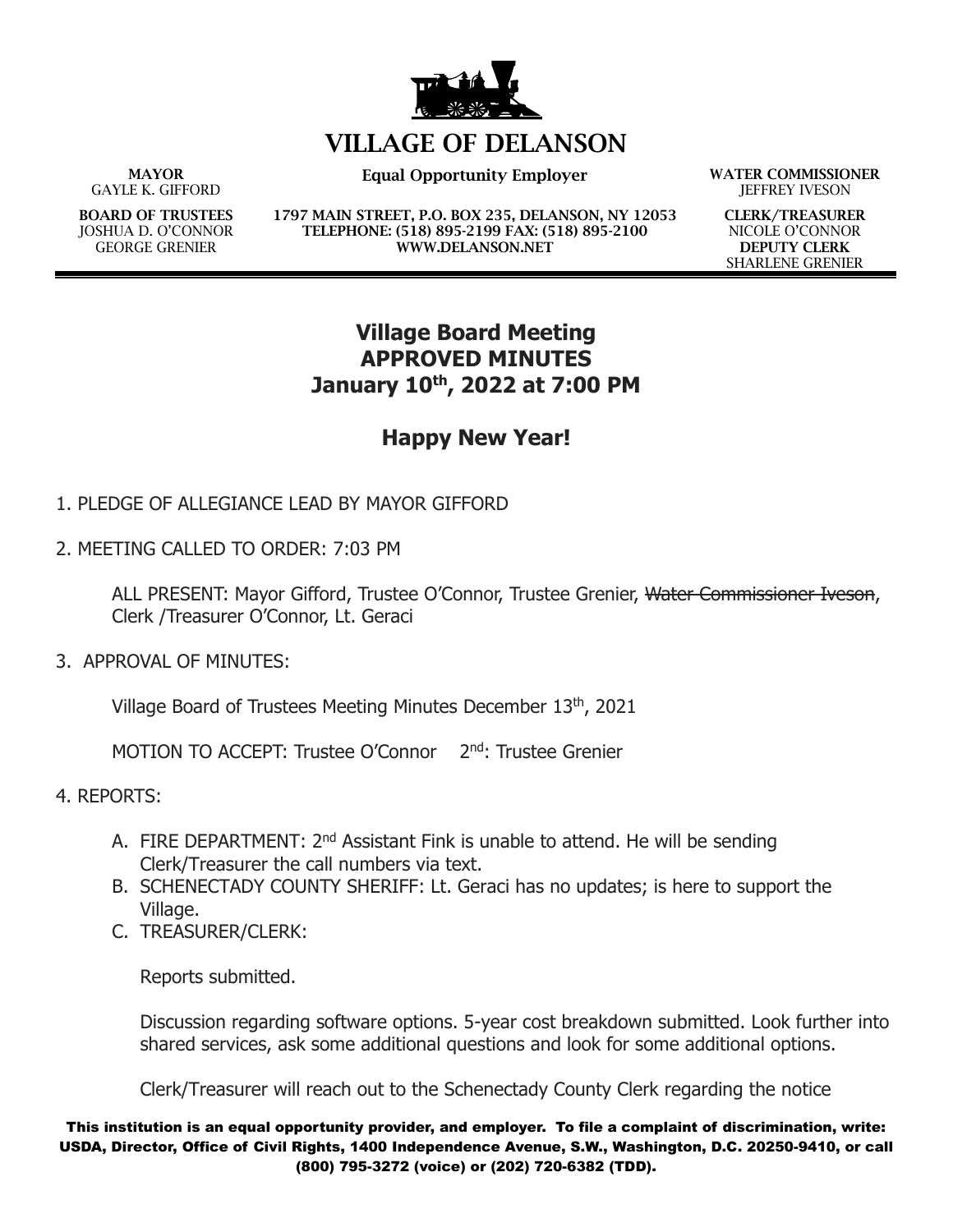received on streamlining the deed process and no longer receiving transfer paperwork.

- D. DEPUTY CLERK: No report. Sharlene will be returning tomorrow and will be put in charge of handing out the COVID-19 tests and masks.
- E. WATER DEPARTMENT: Reports submitted.

Discussion surrounding potentially raising salary for the Assistant Water Commissioner and listing the job.

- F. PLANNING BOARD: Grygas subdivision application is approved.
- G. ZONING BOARD OF APPEALS: No update.
- H. PUBLIC WORKS: Salting and sanding ongoing.
- I. BUILDING MAINTENANCE: New maintenance worker has been hired. He will be doing snow removal, building maintenance, etc.
- J. PARKS: No update.
- K. BUILDING INSPECTOR: Report submitted.
- L. DOG CONTROL: No activity in the Village for December.
- M. TRUSTEES PROJECTS:

Mayor Gifford received a response from DOT and the connected streets study is not CHIPs refundable. He will see if he can come up with some other methods.

5. COMMUNICATIONS AND PETITIONS: PRIVILEGE OF THE FLOOR TO THE PUBLIC: 7:50 PM; Closed 7:51 PM.

- 6. OLD BUSINESS:
	- A. 2021 Hazard Mitigation Plan no update.
	- B. CHIPs Projects no update.
	- C. FEMA Projects Mayor Gifford spoke with Jason Preisner at Lamont Engineering. He will talk to DEC tomorrow about the dam project.
	- D. Unsafe Buildings 1714-1716 Main St. and 140 Elm St. No update.
	- E. Railroad Lease Fees Trustee O'Connor will draft an email to send over to the Railroad Management Company.
	- F. 2022 Proposed County-Wide Shared Services Property Tax Savings Plan No update.
- 7. NEW BUSINESS:
	- A. COVID-19 Test Kits and Mask Distribution

Discussion with how to best distribute both to those residents who want them.

B. Back Up Water Plant Operator